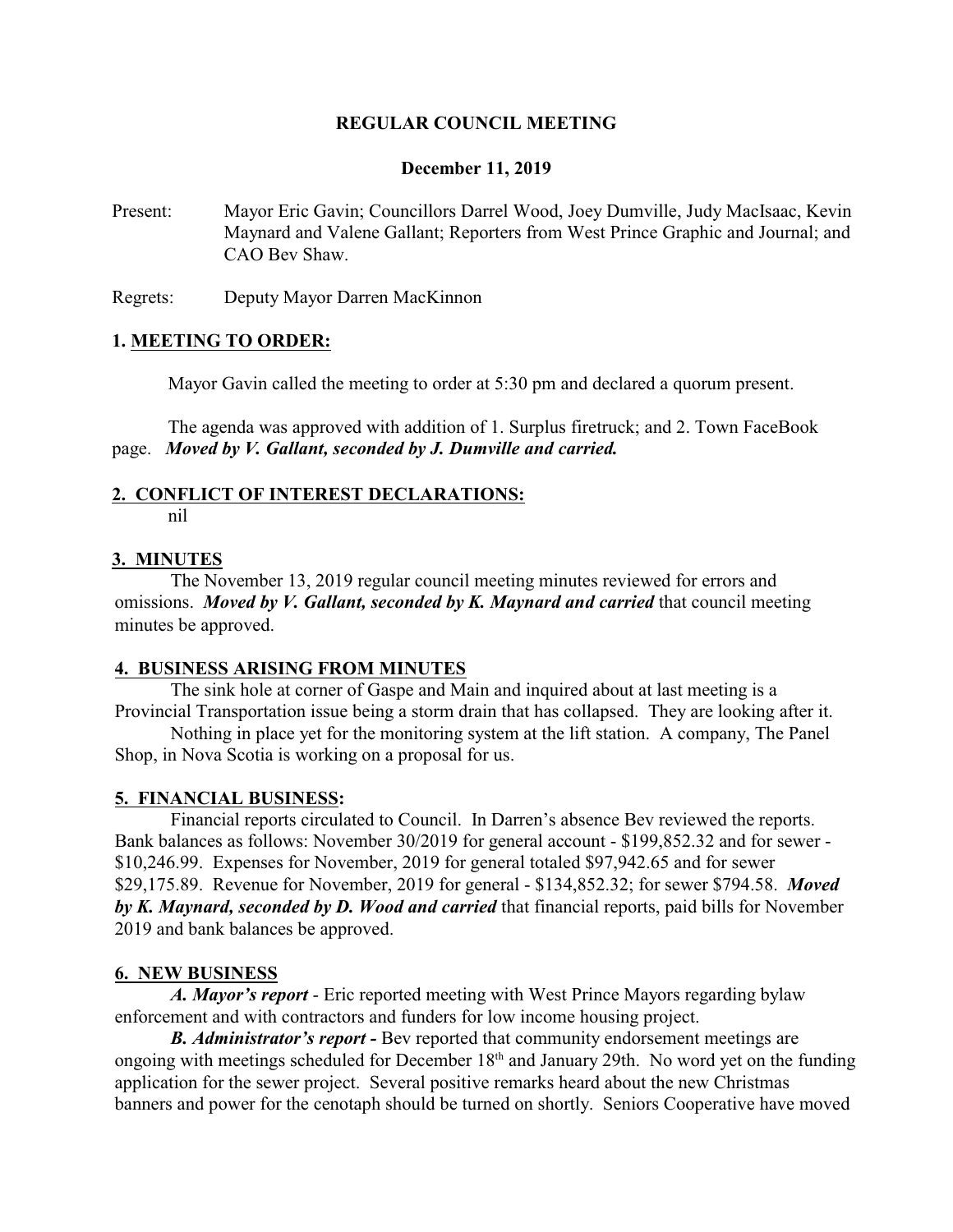into the spare recreation office and Jordan MacDonald has been hired. HST audit is being handled by BDO. Garth Davey offered to plant all the tulip bulbs the Town received at the Rural Beautification awards banquet and Town to get him a little gift. Gifts for the retired firefighters are to be picked up at the office by someone attending their Christmas party on December 14<sup>th</sup>. Bev attended the Meet your Neighbour Night hosted by the library as well as the Christmas parade and the dinner theatre.

Building permits - nil. Business permit - nil.

Bev's overtime at 30 hours and 1 week left of vacation time; Dale's hours unavailable and vacation time used; and Andrew's hours are at 66 and he is planning time off at Christmas and a trip in February.

# *C. Reports from departments -*

*Properties (Kevin) -* Kevin advised that he had nothing new to report.

*Streets & Sidewalks (Valene) -* Valene mentioned the Gaspe/Main corner sink hole and the banners saying she also heard compliments on them. She is also going to check into a lead on solar powered decorations.

*Newcomers/Recruitment/Community Endorsements (Judy)* - Judy reported that community endorsement meetings are time consuming and noted that she's met with 46 clients since August. Tammy Rix, who helps with the client interviews, was hoping to find time to obtain some information on this process and how the Town and/or Chamber of Commerce could be reimbursed. Judy attended a Community Navigator committee meeting this morning, noted that the O'Leary Library Meet your Neighbour Night was a great success, and that they are planning a larger event for West Prince on February 8<sup>th</sup>. The Town has been asked for a donation towards this event's expenses plus offered an opportunity to have a booth featuring the Town of O'Leary. *Moved by K. Maynard, seconded by J. Dumville and carried* that the Town donate \$250.00 to February 8<sup>th</sup> Neighbour 2 Neighbour event to be held at Westisle School. The Seniors Cooperative are meeting monthly and are working on the designs for the facility. Shareholder applications are available.

*Recreation (Joey) -* Joey highlighted the monthly report from Andrew saying Christmas events were quite successful although the tree lighting could be improved. Andrew has been mentoring a Transitions student, researching flag football for O'Leary, attended the Softball PEI AGM, and watching for various softball events that we may be eligible to host. Upcoming events levee and Winter Carnival - are in planning stage.

*Police/Fire Department (Darrel) - Darrel reviewed the monthly RCMP report stating* hours on O'Leary business were at 201 for November with 21 calls for service. Local MADD chapter assisted the RCMP with a traffic check stop and educational information provided to the drivers. The Fire Chief's report noted response to 15 calls in November - 2 structure fires, 1 flue fire, 1 vehicle fire, 3 flare ups, 1 vehicle collision and 6 medical calls. This totals 112 calls for the year to date. Darrel advised that new firefighter, Mitchell Arsenault, has completed his probationary period. Reminder of December 14<sup>th</sup> Christmas party. Bev supplied Darrel and Fire Chief with a draft bylaw for code of conduct for Fire Department members advising that penalties for non compliance to the bylaw need to be added. Hoping to get some feedback before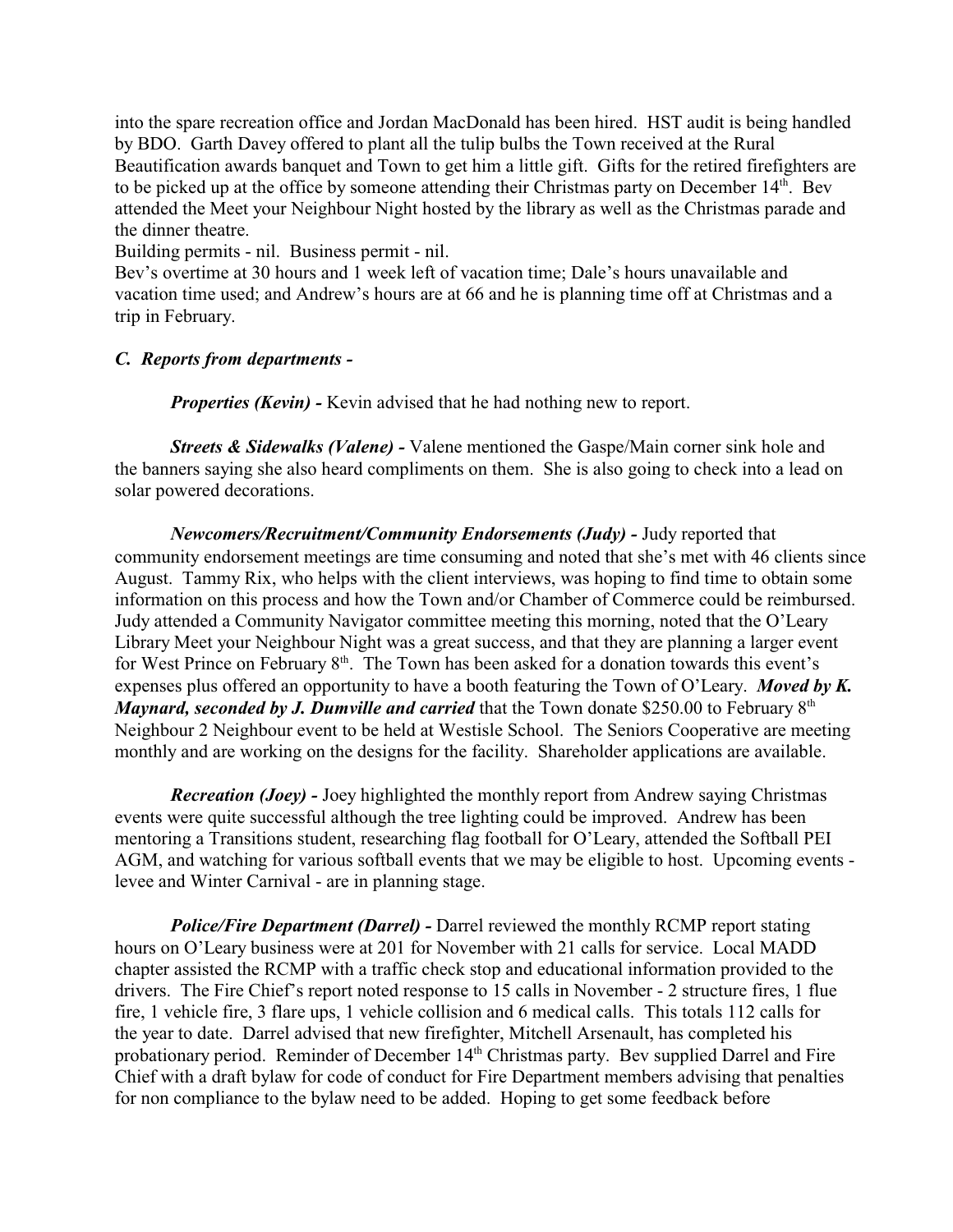presentation to Fire Department and Council.

**Sanitation & Community Development (Eric) - Eric reported attending the meeting with** WSP about the lagoon project, as did most of the Councillors, and hopes everyone was able to get their questions answered. One new connection to the sewer at Joey Carragher's new construction on Main Street. Nothing new on community development.

# *D. Fire Department bylaw amendment 1st reading -*

WHEREAS the O'Leary Volunteer Fire Department members wish to increase their membership and potential members living within the regulated 10 km of the O'Leary Fire hall are few; AND WHEREAS advice from the Fire Marshal's Office, other Island fire departments and the O'Leary Fire Chief indicate that minimal concerns would arise with an expansion to the regulation to make 75% of total membership be living within the current 10 km radius of the fire hall and 25% of total membership may be living outside the 10 km radius but within the O'Leary Area Fire District;

THEREFORE BE IT RESOLVED that the following amendment be considered for first reading at the O'Leary Town Council meeting held on December 11, 2019:

Section 3.B to read: Each member shall (I) be a Canadian citizen; (II) be at least nineteen years of age, (III) be physically and mentally fit and be of good reputation; (IV) hold a valid drivers' license (Class 3A license would be an asset); (V) reside within the O'Leary Area Fire District with a minimum of 75% of members residing within ten (10) kilometers of the O'Leary Fire Hall; and (VI) have his/her employer's consent to participate (by mutual agreement and understanding).

AND ALSO BE IT RESOLVED that Section 3. B of the Fire Department Bylaw # 12 be deleted and replaced with the above amendment.

*Moved by J. Dumville, seconded by D. Wood and carried.*

WHEREAS the Fire Department Bylaw # 12 Amendment # 2 was read a first time at this Council meeting;

BE IT RESOLVED that the Fire Department Bylaw #12 Amendment #2 be hereby approved. *Moved by J. MacIsaac, seconded by D. Wood and carried.*

*E. 2nd reading Conflict of Interest Bylaw # 2019-04 -* Conflict of Interest Bylaw # 2019- 04 presented for review and second reading.

WHEREAS the Municipal Government Act requires a bylaw to outline a procedure to be followed by a member of Council if the member believes or suspects that they may have a conflict of interest or if a complaint is received by Council that a member has a conflict of interest;

BE IT RESOLVED that Town of O'Leary Conflict of Interest Bylaw # 2019-04 be hereby read a second time.

# *Moved by Joey Dumville, seconded by Judy MacIsaac and carried.*

WHEREAS the Municipal Government Act requires a bylaw to outline a procedure to be followed by a member of Council if the member believes or suspects that they may have a conflict of interest or if a complaint is received by Council that a member has a conflict of interest;

AND WHEREAS the Town of O'Leary Conflict of Interest Bylaw # 2019-04 was read a first time at the November 13, 2019 council meeting and read a second time at this Council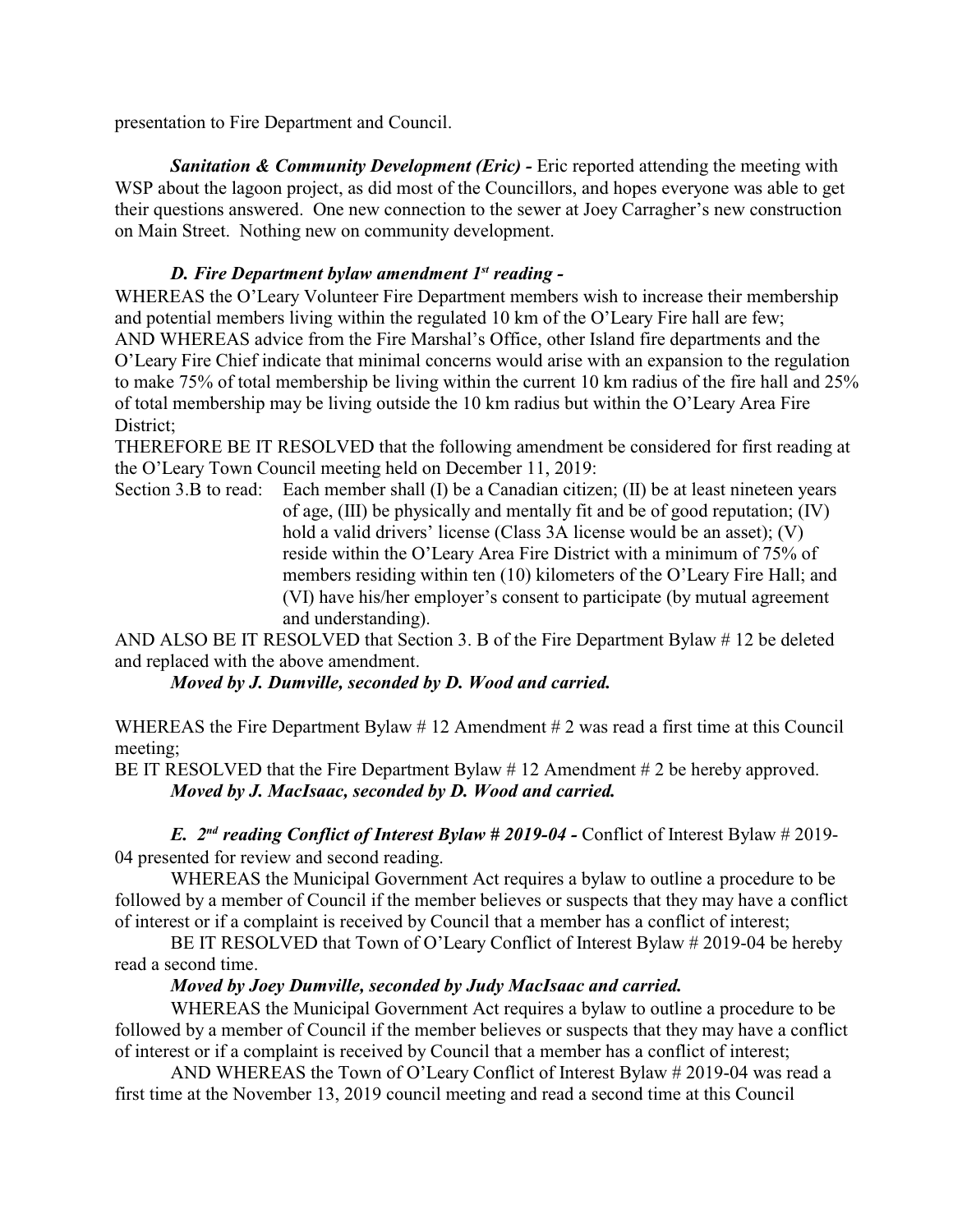meeting;

BE IT RESOLVED that the Town of O'Leary Conflict of Interest Bylaw # 2019-04 be hereby approved.

*Moved by Judy MacIsaac, seconded by Joey Dumville and carried.*

*F. Liens on properties re sewer accounts -* Council agreed to table this matter until next meeting as information from solicitor was not available.

*G. Confirm donation of \$4000 to curling club - Moved by J. Dumville, seconded by J. MacIsaac and carried* that donation of \$4000 be made to the Maple Leaf Curling Club to assist with the replacement of their brine pump as previously approved by email.

*H. Confirm BDO engagement for HST audit - Moved by J. Dumville, seconded by V. Gallant and carried* that BDO Accountants be engaged to deal with the Canada Revenue Agency HST audit for the year 2018 as previously approved by email.

*I. Confirm \$250 donation to Feed the Family campaign - Moved by D. Wood, seconded by J. MacIsaac and carried* that \$250 donation be made to the turkey drive, Feed the Family campaign as previously approved by email.

*J. Confirm purchase of 2 more Christmas banners - Moved by V. Gallant, seconded by D. Wood and carried* that two more Christmas banners for the streetlights be purchased as previously approved by email.

*K. Confirm acceptance of \$834.03 quote for cenotaph power - Moved by J. Dumville, seconded by D. Wood and carried* that quote for \$834.03 from Maritime Electric to install power at the cenotaph enabling the Town to light the Christmas tree and the streetlight be accepted as previously approved by email.

*L. UV panel at lagoon disinfection system -* As per email from WSP regarding repair/replacement of UV cabinet/electronics panel, Council discussed whether to repair at \$16,483 + tax with no warranty or replace the panel at \$28,981 + tax with full warranty. *Moved by J. MacIsaac, seconded by V. Gallant and carried* that Council agree with WSP recommendation to purchase new UV panel with full warranty for \$28,981 and order as soon as the funding application is approved as it takes 14 weeks for delivery.

*M. Chamber of Commerce Gala & proposed amalgamation of sponsorships - Moved by D. Wood, seconded by J. MacIsaac and carried* that Town donate \$500 towards the Chamber's 3<sup>rd</sup> Annual Business Excellence Awards Gala for now as we've already paid the other items we usually support in this budget year. The other payments to the Chamber include the annual membership fee of \$100 and the Annual Golf Outing sponsorship of \$150. In the next fiscal year will consider paying the three items in one payment.

# *N. Other business & correspondence*:

**Surplus firetruck** - *Moved by D. Wood, seconded by J. MacIsaac and carried* that Town explore the options of sale of the surplus firetruck.